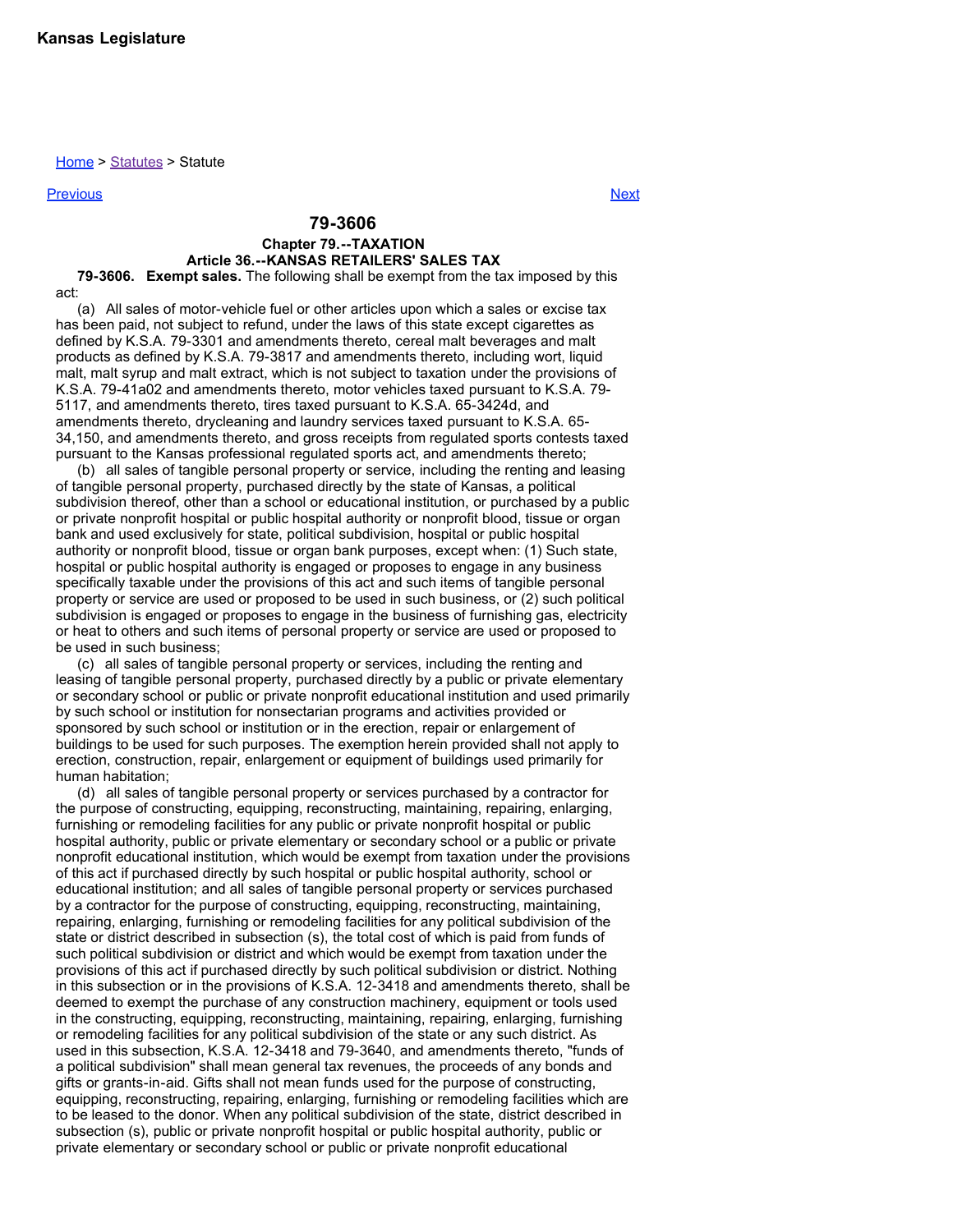institution shall contract for the purpose of constructing, equipping, reconstructing, maintaining, repairing, enlarging, furnishing or remodeling facilities, it shall obtain from the state and furnish to the contractor an exemption certificate for the project involved, and the contractor may purchase materials for incorporation in such project. The contractor shall furnish the number of such certificate to all suppliers from whom such purchases are made, and such suppliers shall execute invoices covering the same bearing the number of such certificate. Upon completion of the project the contractor shall furnish to the political subdivision, district described in subsection (s), hospital or public hospital authority, school or educational institution concerned a sworn statement, on a form to be provided by the director of taxation, that all purchases so made were entitled to exemption under this subsection. As an alternative to the foregoing procedure, any such contracting entity may apply to the secretary of revenue for agent status for the sole purpose of issuing and furnishing project exemption certificates to contractors pursuant to rules and regulations adopted by the secretary establishing conditions and standards for the granting and maintaining of such status. All invoices shall be held by the contractor for a period of five years and shall be subject to audit by the director of taxation. If any materials purchased under such a certificate are found not to have been incorporated in the building or other project or not to have been returned for credit or the sales or compensating tax otherwise imposed upon such materials which will not be so incorporated in the building or other project reported and paid by such contractor to the director of taxation not later than the 20th day of the month following the close of the month in which it shall be determined that such materials will not be used for the purpose for which such certificate was issued, the political subdivision, district described in subsection (s), hospital or public hospital authority, school or educational institution concerned shall be liable for tax on all materials purchased for the project, and upon payment thereof it may recover the same from the contractor together with reasonable attorney fees. Any contractor or any agent, employee or subcontractor thereof, who shall use or otherwise dispose of any materials purchased under such a certificate for any purpose other than that for which such a certificate is issued without the payment of the sales or compensating tax otherwise imposed upon such materials, shall be guilty of a misdemeanor and, upon conviction therefor, shall be subject to the penalties provided for in subsection (g) of K.S.A. 79-3615, and amendments thereto;

(e) all sales of tangible personal property or services purchased by a contractor for the erection, repair or enlargement of buildings or other projects for the government of the United States, its agencies or instrumentalities, which would be exempt from taxation if purchased directly by the government of the United States, its agencies or instrumentalities. When the government of the United States, its agencies or instrumentalities shall contract for the erection, repair, or enlargement of any building or other project, it shall obtain from the state and furnish to the contractor an exemption certificate for the project involved, and the contractor may purchase materials for incorporation in such project. The contractor shall furnish the number of such certificates to all suppliers from whom such purchases are made, and such suppliers shall execute invoices covering the same bearing the number of such certificate. Upon completion of the project the contractor shall furnish to the government of the United States, its agencies or instrumentalities concerned a sworn statement, on a form to be provided by the director of taxation, that all purchases so made were entitled to exemption under this subsection. As an alternative to the foregoing procedure, any such contracting entity may apply to the secretary of revenue for agent status for the sole purpose of issuing and furnishing project exemption certificates to contractors pursuant to rules and regulations adopted by the secretary establishing conditions and standards for the granting and maintaining of such status. All invoices shall be held by the contractor for a period of five years and shall be subject to audit by the director of taxation. Any contractor or any agent, employee or subcontractor thereof, who shall use or otherwise dispose of any materials purchased under such a certificate for any purpose other than that for which such a certificate is issued without the payment of the sales or compensating tax otherwise imposed upon such materials, shall be guilty of a misdemeanor and, upon conviction therefor, shall be subject to the penalties provided for in subsection (g) of K.S.A. 79-3615 and amendments thereto;

(f) tangible personal property purchased by a railroad or public utility for consumption or movement directly and immediately in interstate commerce;

(g) sales of aircraft including remanufactured and modified aircraft sold to persons using directly or through an authorized agent such aircraft as certified or licensed carriers of persons or property in interstate or foreign commerce under authority of the laws of the United States or any foreign government or sold to any foreign government or agency or instrumentality of such foreign government and all sales of aircraft for use outside of the United States and sales of aircraft repair, modification and replacement parts and sales of services employed in the remanufacture, modification and repair of aircraft;

(h) all rentals of nonsectarian textbooks by public or private elementary or secondary schools;

(i) the lease or rental of all films, records, tapes, or any type of sound or picture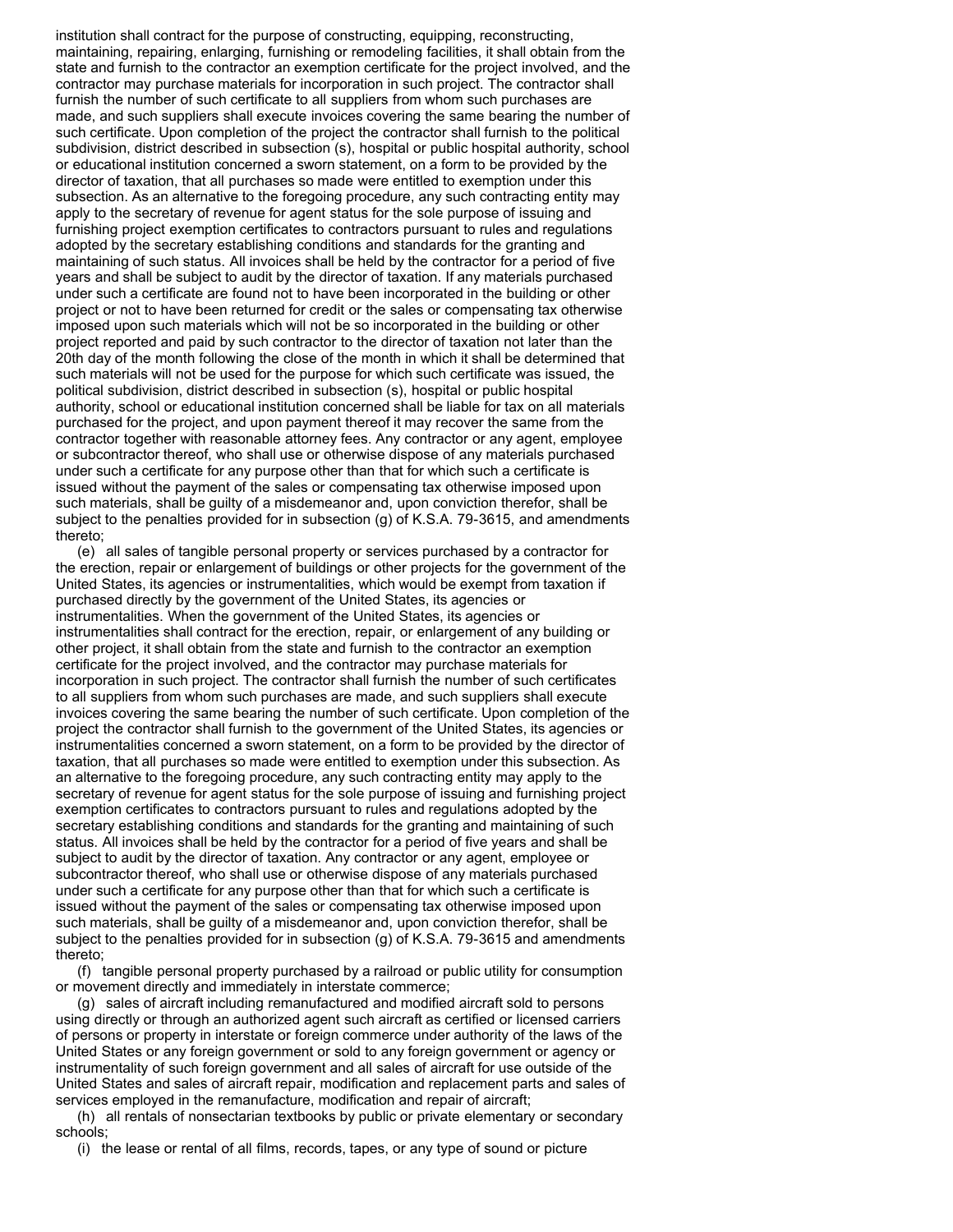transcriptions used by motion picture exhibitors;

(j) meals served without charge or food used in the preparation of such meals to employees of any restaurant, eating house, dining car, hotel, drugstore or other place where meals or drinks are regularly sold to the public if such employees' duties are related to the furnishing or sale of such meals or drinks;

(k) any motor vehicle, semitrailer or pole trailer, as such terms are defined by K.S.A. 8-126 and amendments thereto, or aircraft sold and delivered in this state to a bona fide resident of another state, which motor vehicle, semitrailer, pole trailer or aircraft is not to be registered or based in this state and which vehicle, semitrailer, pole trailer or aircraft will not remain in this state more than 10 days;

(l) all isolated or occasional sales of tangible personal property, services, substances or things, except isolated or occasional sale of motor vehicles specifically taxed under the provisions of subsection (o) of K.S.A. 79-3603 and amendments thereto;

(m) all sales of tangible personal property which become an ingredient or component part of tangible personal property or services produced, manufactured or compounded for ultimate sale at retail within or without the state of Kansas; and any such producer, manufacturer or compounder may obtain from the director of taxation and furnish to the supplier an exemption certificate number for tangible personal property for use as an ingredient or component part of the property or services produced, manufactured or compounded;

(n) all sales of tangible personal property which is consumed in the production, manufacture, processing, mining, drilling, refining or compounding of tangible personal property, the treating of by-products or wastes derived from any such production process, the providing of services or the irrigation of crops for ultimate sale at retail within or without the state of Kansas; and any purchaser of such property may obtain from the director of taxation and furnish to the supplier an exemption certificate number for tangible personal property for consumption in such production, manufacture, processing, mining, drilling, refining, compounding, treating, irrigation and in providing such services;

(o) all sales of animals, fowl and aquatic plants and animals, the primary purpose of which is use in agriculture or aquaculture, as defined in K.S.A. 47-1901, and amendments thereto, the production of food for human consumption, the production of animal, dairy, poultry or aquatic plant and animal products, fiber or fur, or the production of offspring for use for any such purpose or purposes;

(p) all sales of drugs dispensed pursuant to a prescription order by a licensed practitioner or a mid-level practitioner as defined by K.S.A. 65-1626, and amendments thereto. As used in this subsection, "drug" means a compound, substance or preparation and any component of a compound, substance or preparation, other than food and food ingredients, dietary supplements or alcoholic beverages, recognized in the official United States pharmacopoeia, official homeopathic pharmacopoeia of the United States or official national formulary, and supplement to any of them, intended for use in the diagnosis, cure, mitigation, treatment or prevention of disease or intended to affect the structure or any function of the body;

(q) all sales of insulin dispensed by a person licensed by the state board of pharmacy to a person for treatment of diabetes at the direction of a person licensed to practice medicine by the board of healing arts;

(r) all sales of prosthetic devices and mobility enhancing equipment prescribed in writing by a person licensed to practice the healing arts, dentistry or optometry, and in addition to such sales, all sales of hearing aids, as defined by subsection (c) of K.S.A. 74- 5807, and amendments thereto, and repair and replacement parts therefor, including batteries, by a person licensed in the practice of dispensing and fitting hearing aids pursuant to the provisions of K.S.A. 74-5808, and amendments thereto. For the purposes of this subsection: (1) "Mobility enhancing equipment" means equipment including repair and replacement parts to same, but does not include durable medical equipment, which is primarily and customarily used to provide or increase the ability to move from one place to another and which is appropriate for use either in a home or a motor vehicle; is not generally used by persons with normal mobility; and does not include any motor vehicle or equipment on a motor vehicle normally provided by a motor vehicle manufacturer; and (2) "prosthetic device" means a replacement, corrective or supportive device including repair and replacement parts for same worn on or in the body to artificially replace a missing portion of the body, prevent or correct physical deformity or malfunction or support a weak or deformed portion of the body;

(s) except as provided in K.S.A. 2006 Supp. 82a-2101, and amendments thereto, all sales of tangible personal property or services purchased directly or indirectly by a groundwater management district organized or operating under the authority of K.S.A. 82a-1020 et seq. and amendments thereto, by a rural water district organized or operating under the authority of K.S.A. 82a-612, and amendments thereto, or by a water supply district organized or operating under the authority of K.S.A. 19-3501 et seq., 19-3522 et seq. or 19-3545, and amendments thereto, which property or services are used in the construction activities, operation or maintenance of the district;

(t) all sales of farm machinery and equipment or aquaculture machinery and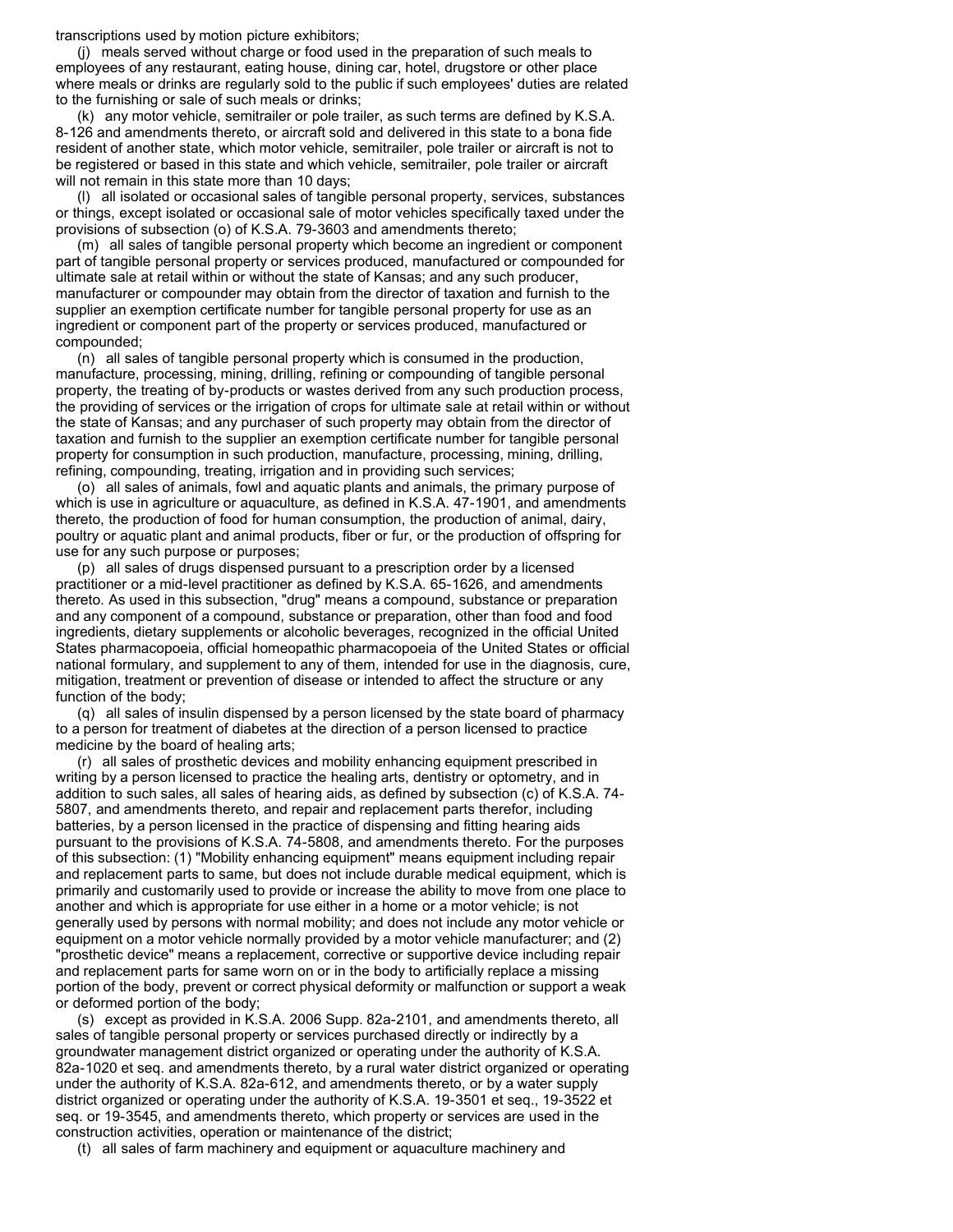equipment, repair and replacement parts therefor and services performed in the repair and maintenance of such machinery and equipment. For the purposes of this subsection the term "farm machinery and equipment or aquaculture machinery and equipment" shall include a work-site utility vehicle, as defined in K.S.A. 8-126, and amendments thereto, and is equipped with a bed or cargo box for hauling materials, and shall also include machinery and equipment used in the operation of Christmas tree farming but shall not include any passenger vehicle, truck, truck tractor, trailer, semitrailer or pole trailer, other than a farm trailer, as such terms are defined by K.S.A. 8-126 and amendments thereto. Each purchaser of farm machinery and equipment or aquaculture machinery and equipment exempted herein must certify in writing on the copy of the invoice or sales ticket to be retained by the seller that the farm machinery and equipment or aquaculture machinery and equipment purchased will be used only in farming, ranching or aquaculture production. Farming or ranching shall include the operation of a feedlot and farm and ranch work for hire and the operation of a nursery;

(u) all leases or rentals of tangible personal property used as a dwelling if such tangible personal property is leased or rented for a period of more than 28 consecutive days;

(v) all sales of tangible personal property to any contractor for use in preparing meals for delivery to homebound elderly persons over 60 years of age and to homebound disabled persons or to be served at a group-sitting at a location outside of the home to otherwise homebound elderly persons over 60 years of age and to otherwise homebound disabled persons, as all or part of any food service project funded in whole or in part by government or as part of a private nonprofit food service project available to all such elderly or disabled persons residing within an area of service designated by the private nonprofit organization, and all sales of tangible personal property for use in preparing meals for consumption by indigent or homeless individuals whether or not such meals are consumed at a place designated for such purpose, and all sales of food products by or on behalf of any such contractor or organization for any such purpose;

(w) all sales of natural gas, electricity, heat and water delivered through mains, lines or pipes: (1) To residential premises for noncommercial use by the occupant of such premises; (2) for agricultural use and also, for such use, all sales of propane gas; (3) for use in the severing of oil; and (4) to any property which is exempt from property taxation pursuant to K.S.A. 79-201b *Second* through *Sixth*. As used in this paragraph, "severing" shall have the meaning ascribed thereto by subsection (k) of K.S.A. 79-4216, and amendments thereto. For all sales of natural gas, electricity and heat delivered through mains, lines or pipes pursuant to the provisions of subsection  $(w)(1)$  and  $(w)(2)$ , the provisions of this subsection shall expire on December 31, 2005;

(x) all sales of propane gas, LP-gas, coal, wood and other fuel sources for the production of heat or lighting for noncommercial use of an occupant of residential premises occurring prior to January 1, 2006;

(y) all sales of materials and services used in the repairing, servicing, altering, maintaining, manufacturing, remanufacturing, or modification of railroad rolling stock for use in interstate or foreign commerce under authority of the laws of the United States;

(z) all sales of tangible personal property and services purchased directly by a port authority or by a contractor therefor as provided by the provisions of K.S.A. 12-3418 and amendments thereto;

(aa) all sales of materials and services applied to equipment which is transported into the state from without the state for repair, service, alteration, maintenance, remanufacture or modification and which is subsequently transported outside the state for use in the transmission of liquids or natural gas by means of pipeline in interstate or foreign commerce under authority of the laws of the United States;

(bb) all sales of used mobile homes or manufactured homes. As used in this subsection: (1) "Mobile homes" and "manufactured homes" shall have the meanings ascribed thereto by K.S.A. 58-4202 and amendments thereto; and (2) "sales of used mobile homes or manufactured homes" means sales other than the original retail sale thereof;

(cc) all sales of tangible personal property or services purchased for the purpose of and in conjunction with constructing, reconstructing, enlarging or remodeling a business or retail business which meets the requirements established in K.S.A. 74-50,115 and amendments thereto, and the sale and installation of machinery and equipment purchased for installation at any such business or retail business. When a person shall contract for the construction, reconstruction, enlargement or remodeling of any such business or retail business, such person shall obtain from the state and furnish to the contractor an exemption certificate for the project involved, and the contractor may purchase materials, machinery and equipment for incorporation in such project. The contractor shall furnish the number of such certificates to all suppliers from whom such purchases are made, and such suppliers shall execute invoices covering the same bearing the number of such certificate. Upon completion of the project the contractor shall furnish to the owner of the business or retail business a sworn statement, on a form to be provided by the director of taxation, that all purchases so made were entitled to exemption under this subsection. All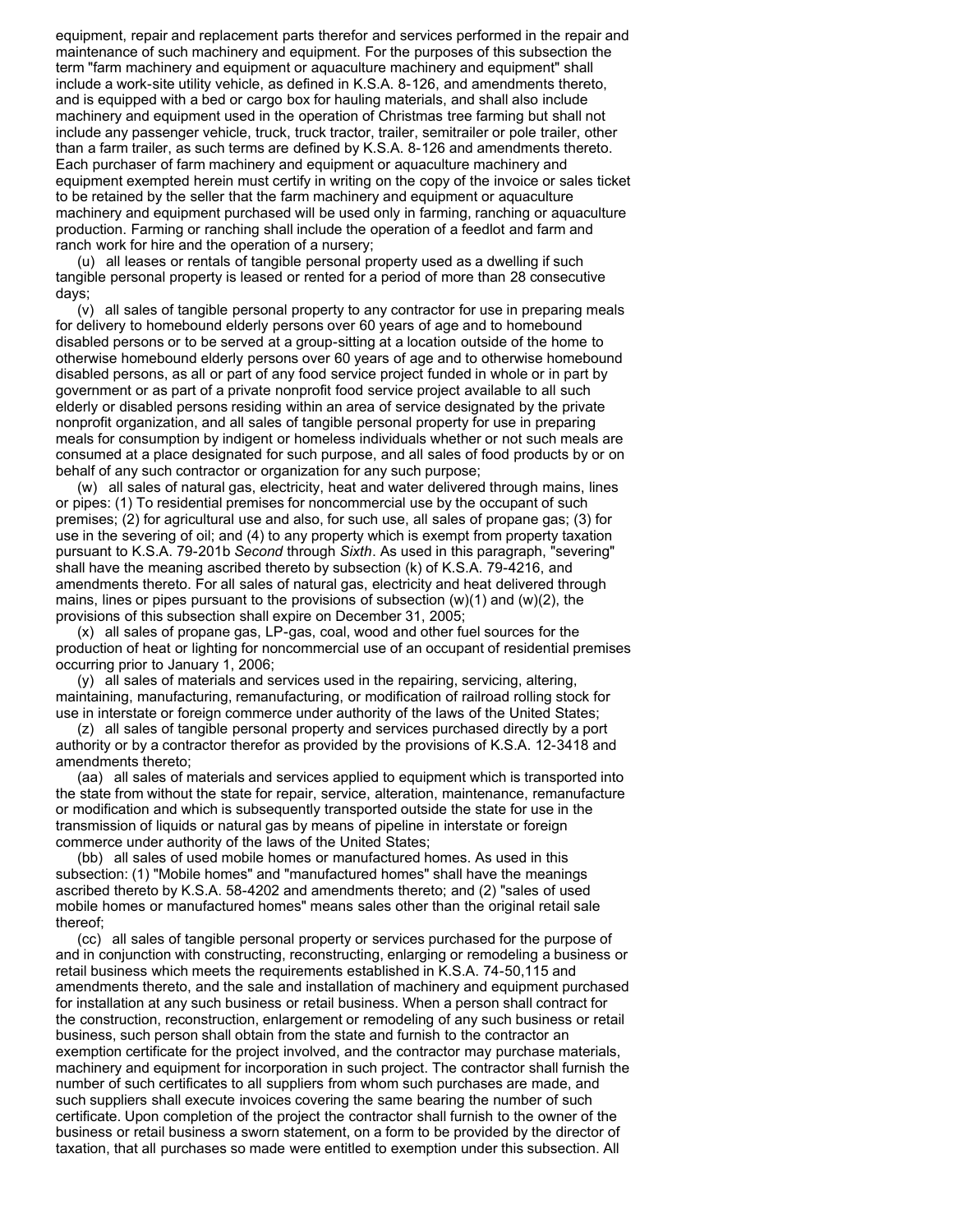invoices shall be held by the contractor for a period of five years and shall be subject to audit by the director of taxation. Any contractor or any agent, employee or subcontractor thereof, who shall use or otherwise dispose of any materials, machinery or equipment purchased under such a certificate for any purpose other than that for which such a certificate is issued without the payment of the sales or compensating tax otherwise imposed thereon, shall be guilty of a misdemeanor and, upon conviction therefor, shall be subject to the penalties provided for in subsection (g) of K.S.A. 79-3615 and amendments thereto. As used in this subsection, "business" and "retail business" have the meanings respectively ascribed thereto by K.S.A. 74-50,114 and amendments thereto;

(dd) all sales of tangible personal property purchased with food stamps issued by the United States department of agriculture;

(ee) all sales of lottery tickets and shares made as part of a lottery operated by the state of Kansas;

(ff) on and after July 1, 1988, all sales of new mobile homes or manufactured homes to the extent of 40% of the gross receipts, determined without regard to any trade-in allowance, received from such sale. As used in this subsection, "mobile homes" and "manufactured homes" shall have the meanings ascribed thereto by K.S.A. 58-4202 and amendments thereto;

(gg) all sales of tangible personal property purchased in accordance with vouchers issued pursuant to the federal special supplemental food program for women, infants and children;

(hh) all sales of medical supplies and equipment, including durable medical equipment, purchased directly by a nonprofit skilled nursing home or nonprofit intermediate nursing care home, as defined by K.S.A. 39-923, and amendments thereto, for the purpose of providing medical services to residents thereof. This exemption shall not apply to tangible personal property customarily used for human habitation purposes. As used in this subsection, "durable medical equipment" means equipment including repair and replacement parts for such equipment, but does not include mobility enhancing equipment as defined in subsection (r) which can withstand repeated use, is primarily and customarily used to serve a medical purpose, generally is not useful to a person in the absence of illness or injury and is not worn in or on the body;

(ii) all sales of tangible personal property purchased directly by a nonprofit organization for nonsectarian comprehensive multidiscipline youth development programs and activities provided or sponsored by such organization, and all sales of tangible personal property by or on behalf of any such organization. This exemption shall not apply to tangible personal property customarily used for human habitation purposes;

(jj) all sales of tangible personal property or services, including the renting and leasing of tangible personal property, purchased directly on behalf of a community-based mental retardation facility or mental health center organized pursuant to K.S.A. 19-4001 et seq., and amendments thereto, and licensed in accordance with the provisions of K.S.A. 75- 3307b and amendments thereto and all sales of tangible personal property or services purchased by contractors during the time period from July, 2003, through June, 2006, for the purpose of constructing, equipping, maintaining or furnishing a new facility for a community-based mental retardation facility or mental health center located in Riverton, Cherokee County, Kansas, which would have been eligible for sales tax exemption pursuant to this subsection if purchased directly by such facility or center. This exemption shall not apply to tangible personal property customarily used for human habitation purposes;

(kk) (1) (A) all sales of machinery and equipment which are used in this state as an integral or essential part of an integrated production operation by a manufacturing or processing plant or facility;

(B) all sales of installation, repair and maintenance services performed on such machinery and equipment; and

(C) all sales of repair and replacement parts and accessories purchased for such machinery and equipment.

(2) For purposes of this subsection:

(A) "Integrated production operation" means an integrated series of operations engaged in at a manufacturing or processing plant or facility to process, transform or convert tangible personal property by physical, chemical or other means into a different form, composition or character from that in which it originally existed. Integrated production operations shall include: (i) Production line operations, including packaging operations; (ii) preproduction operations to handle, store and treat raw materials; (iii) post production handling, storage, warehousing and distribution operations; and (iv) waste, pollution and environmental control operations, if any;

(B) "production line" means the assemblage of machinery and equipment at a manufacturing or processing plant or facility where the actual transformation or processing of tangible personal property occurs;

(C) "manufacturing or processing plant or facility" means a single, fixed location owned or controlled by a manufacturing or processing business that consists of one or more structures or buildings in a contiguous area where integrated production operations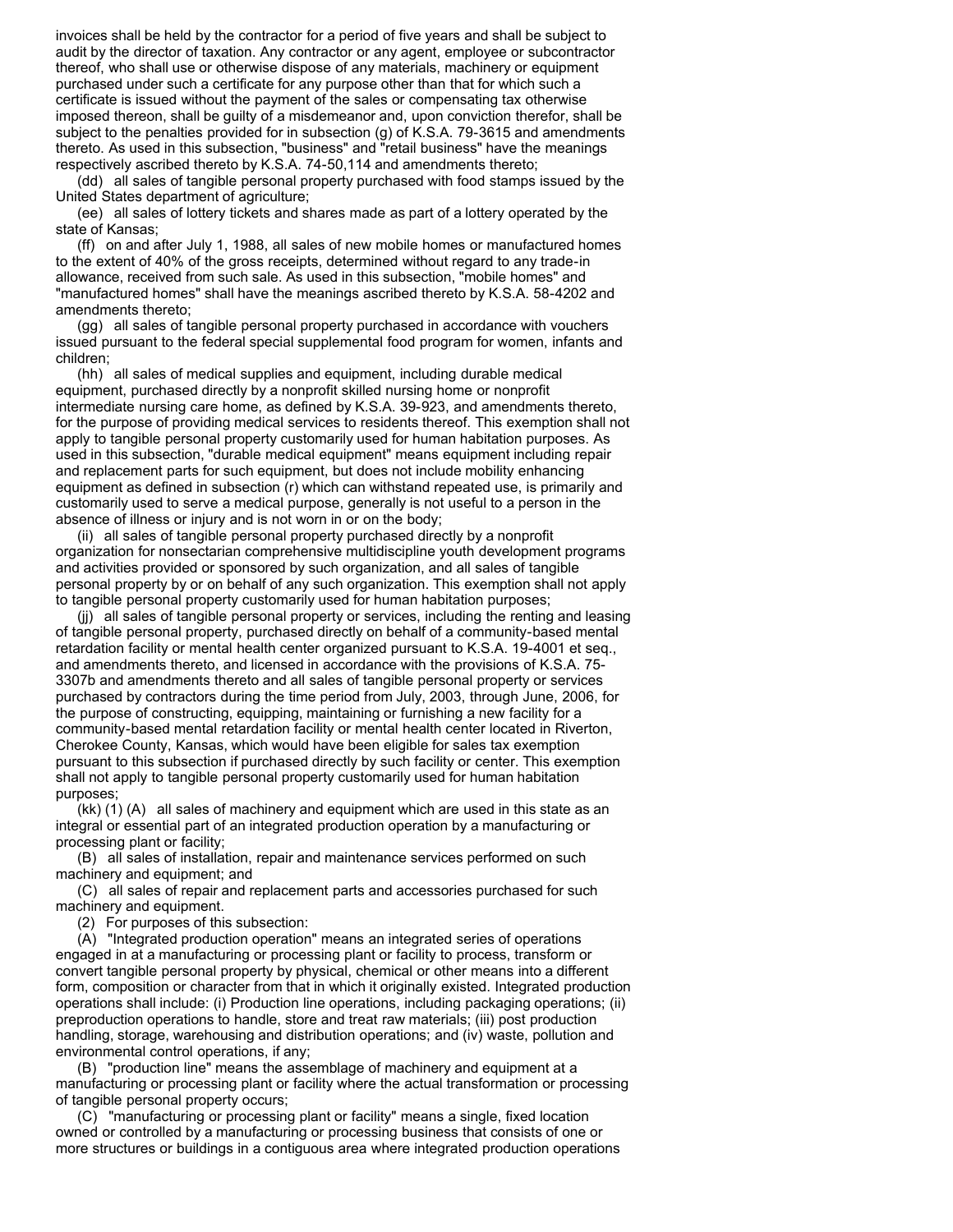are conducted to manufacture or process tangible personal property to be ultimately sold at retail. Such term shall not include any facility primarily operated for the purpose of conveying or assisting in the conveyance of natural gas, electricity, oil or water. A business may operate one or more manufacturing or processing plants or facilities at different locations to manufacture or process a single product of tangible personal property to be ultimately sold at retail;

(D) "manufacturing or processing business" means a business that utilizes an integrated production operation to manufacture, process, fabricate, finish, or assemble items for wholesale and retail distribution as part of what is commonly regarded by the general public as an industrial manufacturing or processing operation or an agricultural commodity processing operation. (i) Industrial manufacturing or processing operations include, by way of illustration but not of limitation, the fabrication of automobiles, airplanes, machinery or transportation equipment, the fabrication of metal, plastic, wood, or paper products, electricity power generation, water treatment, petroleum refining, chemical production, wholesale bottling, newspaper printing, ready mixed concrete production, and the remanufacturing of used parts for wholesale or retail sale. Such processing operations shall include operations at an oil well, gas well, mine or other excavation site where the oil, gas, minerals, coal, clay, stone, sand or gravel that has been extracted from the earth is cleaned, separated, crushed, ground, milled, screened, washed, or otherwise treated or prepared before its transmission to a refinery or before any other wholesale or retail distribution. (ii) Agricultural commodity processing operations include, by way of illustration but not of limitation, meat packing, poultry slaughtering and dressing, processing and packaging farm and dairy products in sealed containers for wholesale and retail distribution, feed grinding, grain milling, frozen food processing, and grain handling, cleaning, blending, fumigation, drying and aeration operations engaged in by grain elevators or other grain storage facilities. (iii) Manufacturing or processing businesses do not include, by way of illustration but not of limitation, nonindustrial businesses whose operations are primarily retail and that produce or process tangible personal property as an incidental part of conducting the retail business, such as retailers who bake, cook or prepare food products in the regular course of their retail trade, grocery stores, meat lockers and meat markets that butcher or dress livestock or poultry in the regular course of their retail trade, contractors who alter, service, repair or improve real property, and retail businesses that clean, service or refurbish and repair tangible personal property for its owner;

(E) "repair and replacement parts and accessories" means all parts and accessories for exempt machinery and equipment, including, but not limited to, dies, jigs, molds, patterns and safety devices that are attached to exempt machinery or that are otherwise used in production, and parts and accessories that require periodic replacement such as belts, drill bits, grinding wheels, grinding balls, cutting bars, saws, refractory brick and other refractory items for exempt kiln equipment used in production operations;

(F) "primary" or "primarily" mean more than 50% of the time.

(3) For purposes of this subsection, machinery and equipment shall be deemed to be used as an integral or essential part of an integrated production operation when used:

(A) To receive, transport, convey, handle, treat or store raw materials in preparation of its placement on the production line;

(B) to transport, convey, handle or store the property undergoing manufacturing or processing at any point from the beginning of the production line through any warehousing or distribution operation of the final product that occurs at the plant or facility;

(C) to act upon, effect, promote or otherwise facilitate a physical change to the property undergoing manufacturing or processing;

(D) to guide, control or direct the movement of property undergoing manufacturing or processing;

(E) to test or measure raw materials, the property undergoing manufacturing or processing or the finished product, as a necessary part of the manufacturer's integrated production operations;

(F) to plan, manage, control or record the receipt and flow of inventories of raw materials, consumables and component parts, the flow of the property undergoing manufacturing or processing and the management of inventories of the finished product;

(G) to produce energy for, lubricate, control the operating of or otherwise enable the functioning of other production machinery and equipment and the continuation of production operations;

(H) to package the property being manufactured or processed in a container or wrapping in which such property is normally sold or transported;

(I) to transmit or transport electricity, coke, gas, water, steam or similar substances used in production operations from the point of generation, if produced by the manufacturer or processor at the plant site, to that manufacturer's production operation; or, if purchased or delivered from offsite, from the point where the substance enters the site of the plant or facility to that manufacturer's production operations;

(J) to cool, heat, filter, refine or otherwise treat water, steam, acid, oil, solvents or other substances that are used in production operations;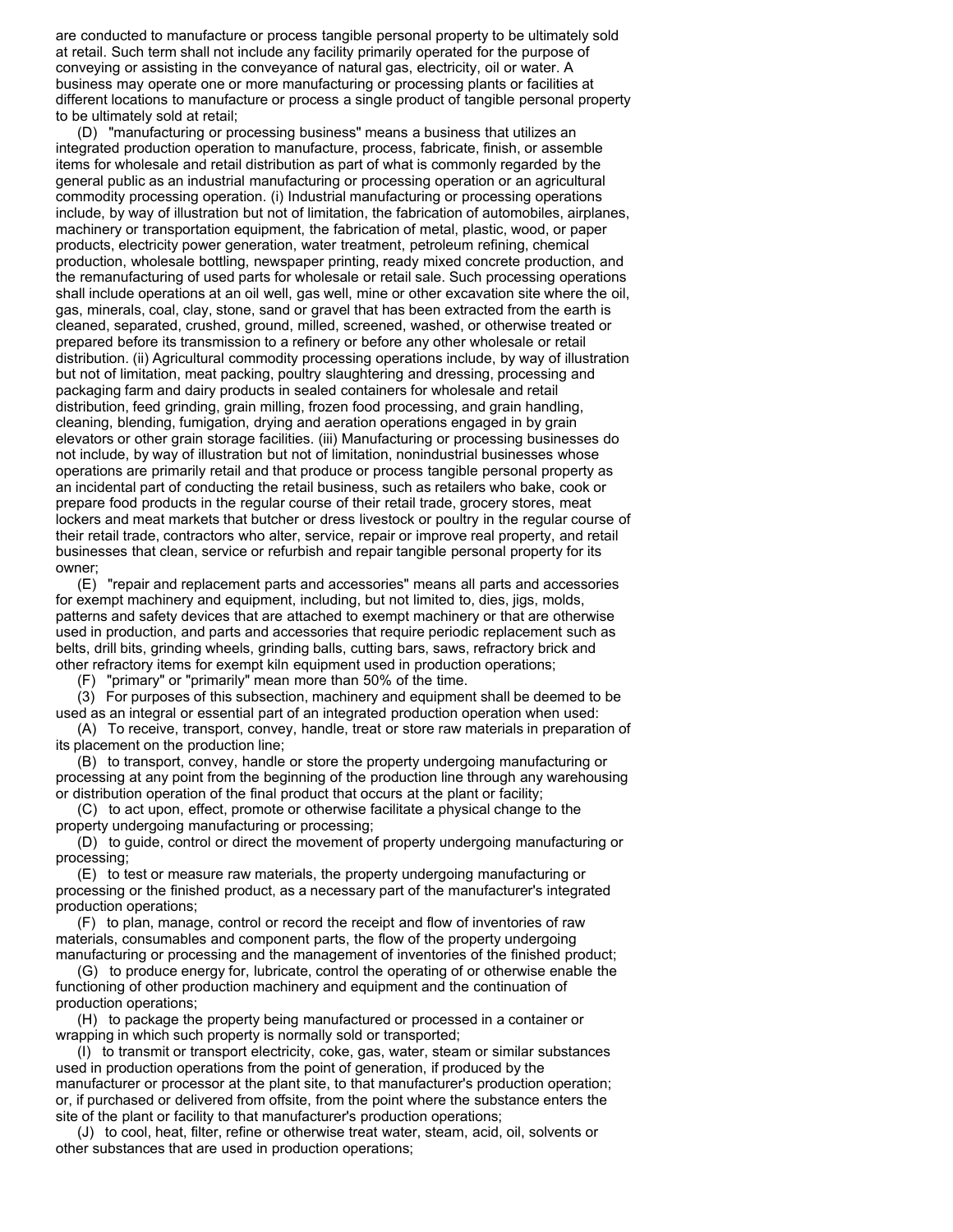(K) to provide and control an environment required to maintain certain levels of air quality, humidity or temperature in special and limited areas of the plant or facility, where such regulation of temperature or humidity is part of and essential to the production process;

(L) to treat, transport or store waste or other byproducts of production operations at the plant or facility; or

(M) to control pollution at the plant or facility where the pollution is produced by the manufacturing or processing operation.

(4) The following machinery, equipment and materials shall be deemed to be exempt even though it may not otherwise qualify as machinery and equipment used as an integral or essential part of an integrated production operation: (A) Computers and related peripheral equipment that are utilized by a manufacturing or processing business for engineering of the finished product or for research and development or product design; (B) machinery and equipment that is utilized by a manufacturing or processing business to manufacture or rebuild tangible personal property that is used in manufacturing or processing operations, including tools, dies, molds, forms and other parts of qualifying machinery and equipment; (C) portable plants for aggregate concrete, bulk cement and asphalt including cement mixing drums to be attached to a motor vehicle; (D) industrial fixtures, devices, support facilities and special foundations necessary for manufacturing and production operations, and materials and other tangible personal property sold for the purpose of fabricating such fixtures, devices, facilities and foundations. An exemption certificate for such purchases shall be signed by the manufacturer or processor. If the fabricator purchases such material, the fabricator shall also sign the exemption certificate; and (E) a manufacturing or processing business' laboratory equipment that is not located at the plant or facility, but that would otherwise qualify for exemption under subsection  $(3)(E)$ .

(5) "Machinery and equipment used as an integral or essential part of an integrated production operation" shall not include:

(A) Machinery and equipment used for nonproduction purposes, including, but not limited to, machinery and equipment used for plant security, fire prevention, first aid, accounting, administration, record keeping, advertising, marketing, sales or other related activities, plant cleaning, plant communications, and employee work scheduling;

(B) machinery, equipment and tools used primarily in maintaining and repairing any type of machinery and equipment or the building and plant;

(C) transportation, transmission and distribution equipment not primarily used in a production, warehousing or material handling operation at the plant or facility, including the means of conveyance of natural gas, electricity, oil or water, and equipment related thereto, located outside the plant or facility;

(D) office machines and equipment including computers and related peripheral equipment not used directly and primarily to control or measure the manufacturing process;

(E) furniture and other furnishings;

(F) buildings, other than exempt machinery and equipment that is permanently affixed to or becomes a physical part of the building, and any other part of real estate that is not otherwise exempt;

(G) building fixtures that are not integral to the manufacturing operation, such as utility systems for heating, ventilation, air conditioning, communications, plumbing or electrical;

(H) machinery and equipment used for general plant heating, cooling and lighting;

(I) motor vehicles that are registered for operation on public highways; or

(J) employee apparel, except safety and protective apparel that is purchased by an employer and furnished gratuitously to employees who are involved in production or research activities.

(6) Subsections (3) and (5) shall not be construed as exclusive listings of the machinery and equipment that qualify or do not qualify as an integral or essential part of an integrated production operation. When machinery or equipment is used as an integral or essential part of production operations part of the time and for nonproduction purpose at other times, the primary use of the machinery or equipment shall determine whether or not such machinery or equipment qualifies for exemption.

(7) The secretary of revenue shall adopt rules and regulations necessary to administer the provisions of this subsection;

(ll) all sales of educational materials purchased for distribution to the public at no charge by a nonprofit corporation organized for the purpose of encouraging, fostering and conducting programs for the improvement of public health;

(mm) all sales of seeds and tree seedlings; fertilizers, insecticides, herbicides, germicides, pesticides and fungicides; and services, purchased and used for the purpose of producing plants in order to prevent soil erosion on land devoted to agricultural use;

(nn) except as otherwise provided in this act, all sales of services rendered by an advertising agency or licensed broadcast station or any member, agent or employee thereof;

(oo) all sales of tangible personal property purchased by a community action group or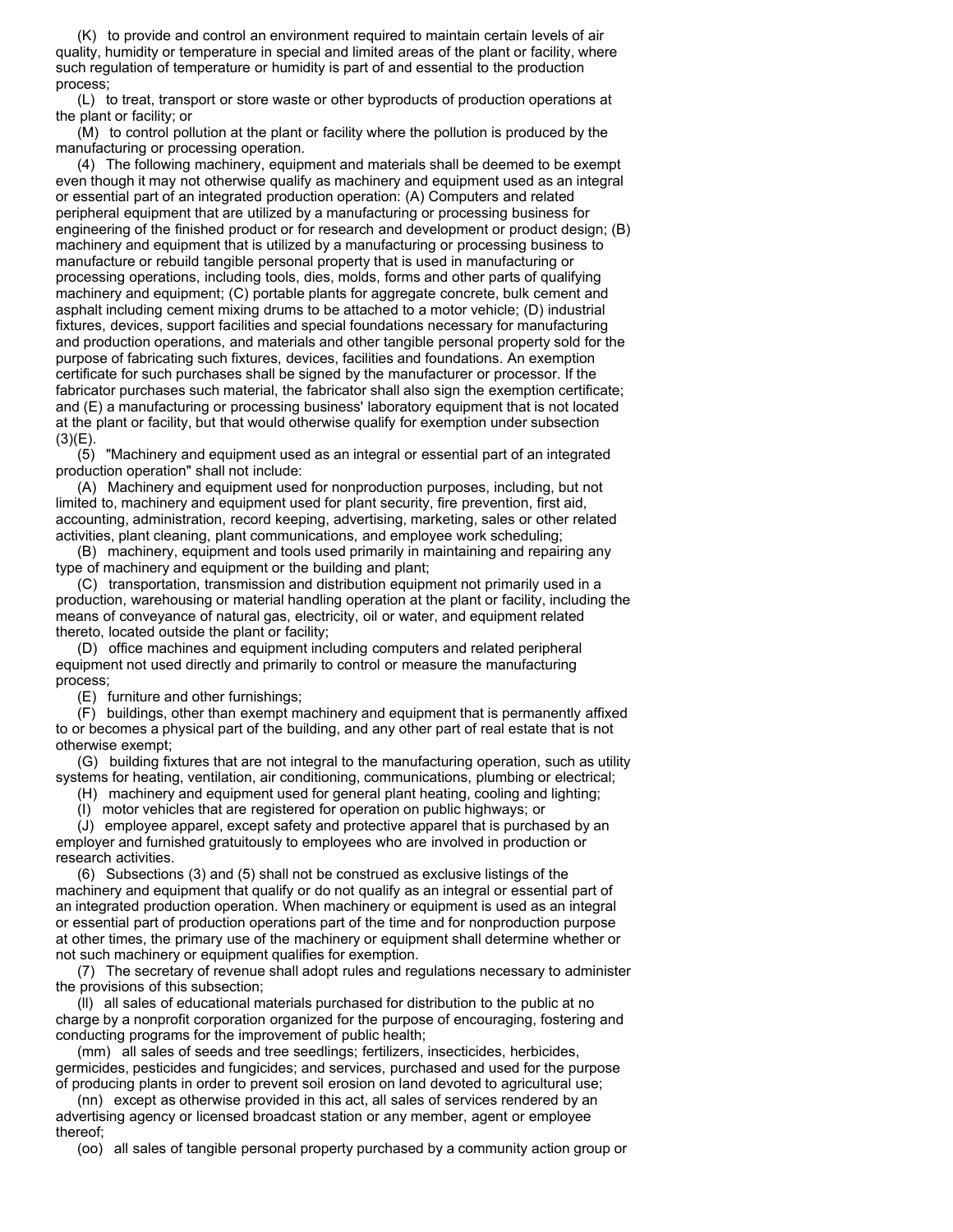agency for the exclusive purpose of repairing or weatherizing housing occupied by low income individuals;

(pp) all sales of drill bits and explosives actually utilized in the exploration and production of oil or gas;

(qq) all sales of tangible personal property and services purchased by a nonprofit museum or historical society or any combination thereof, including a nonprofit organization which is organized for the purpose of stimulating public interest in the exploration of space by providing educational information, exhibits and experiences, which is exempt from federal income taxation pursuant to section 501(c)(3) of the federal internal revenue code of 1986;

(rr) all sales of tangible personal property which will admit the purchaser thereof to any annual event sponsored by a nonprofit organization which is exempt from federal income taxation pursuant to section 501(c)(3) of the federal internal revenue code of 1986;

(ss) all sales of tangible personal property and services purchased by a public broadcasting station licensed by the federal communications commission as a noncommercial educational television or radio station;

(tt) all sales of tangible personal property and services purchased by or on behalf of a not-for-profit corporation which is exempt from federal income taxation pursuant to section 501(c)(3) of the federal internal revenue code of 1986, for the sole purpose of constructing a Kansas Korean War memorial;

(uu) all sales of tangible personal property and services purchased by or on behalf of any rural volunteer fire-fighting organization for use exclusively in the performance of its duties and functions;

(vv) all sales of tangible personal property purchased by any of the following organizations which are exempt from federal income taxation pursuant to section 501 (c)(3) of the federal internal revenue code of 1986, for the following purposes, and all sales of any such property by or on behalf of any such organization for any such purpose:

(1) The American Heart Association, Kansas Affiliate, Inc. for the purposes of providing education, training, certification in emergency cardiac care, research and other related services to reduce disability and death from cardiovascular diseases and stroke; (2) the Kansas Alliance for the Mentally Ill, Inc. for the purpose of advocacy for

persons with mental illness and to education, research and support for their families;

(3) the Kansas Mental Illness Awareness Council for the purposes of advocacy for persons who are mentally ill and to education, research and support for them and their families;

(4) the American Diabetes Association Kansas Affiliate, Inc. for the purpose of eliminating diabetes through medical research, public education focusing on disease prevention and education, patient education including information on coping with diabetes, and professional education and training;

(5) the American Lung Association of Kansas, Inc. for the purpose of eliminating all lung diseases through medical research, public education including information on coping with lung diseases, professional education and training related to lung disease and other related services to reduce the incidence of disability and death due to lung disease;

(6) the Kansas chapters of the Alzheimer's Disease and Related Disorders Association, Inc. for the purpose of providing assistance and support to persons in Kansas with Alzheimer's disease, and their families and caregivers;

(7) the Kansas chapters of the Parkinson's disease association for the purpose of eliminating Parkinson's disease through medical research and public and professional education related to such disease;

(8) the National Kidney Foundation of Kansas and Western Missouri for the purpose of eliminating kidney disease through medical research and public and private education related to such disease;

(9) the heartstrings community foundation for the purpose of providing training, employment and activities for adults with developmental disabilities;

(10) the Cystic Fibrosis Foundation, Heart of America Chapter, for the purposes of assuring the development of the means to cure and control cystic fibrosis and improving the quality of life for those with the disease;

(11) the spina bifida association of Kansas for the purpose of providing financial, educational and practical aid to families and individuals with spina bifida. Such aid includes, but is not limited to, funding for medical devices, counseling and medical educational opportunities;

(12) the CHWC, Inc., for the purpose of rebuilding urban core neighborhoods through the construction of new homes, acquiring and renovating existing homes and other related activities, and promoting economic development in such neighborhoods;

(13) the cross-lines cooperative council for the purpose of providing social services to low income individuals and families;

(14) the Dreams Work, Inc., for the purpose of providing young adult day services to individuals with developmental disabilities and assisting families in avoiding institutional or nursing home care for a developmentally disabled member of their family;

(15) the KSDS, Inc., for the purpose of promoting the independence and inclusion of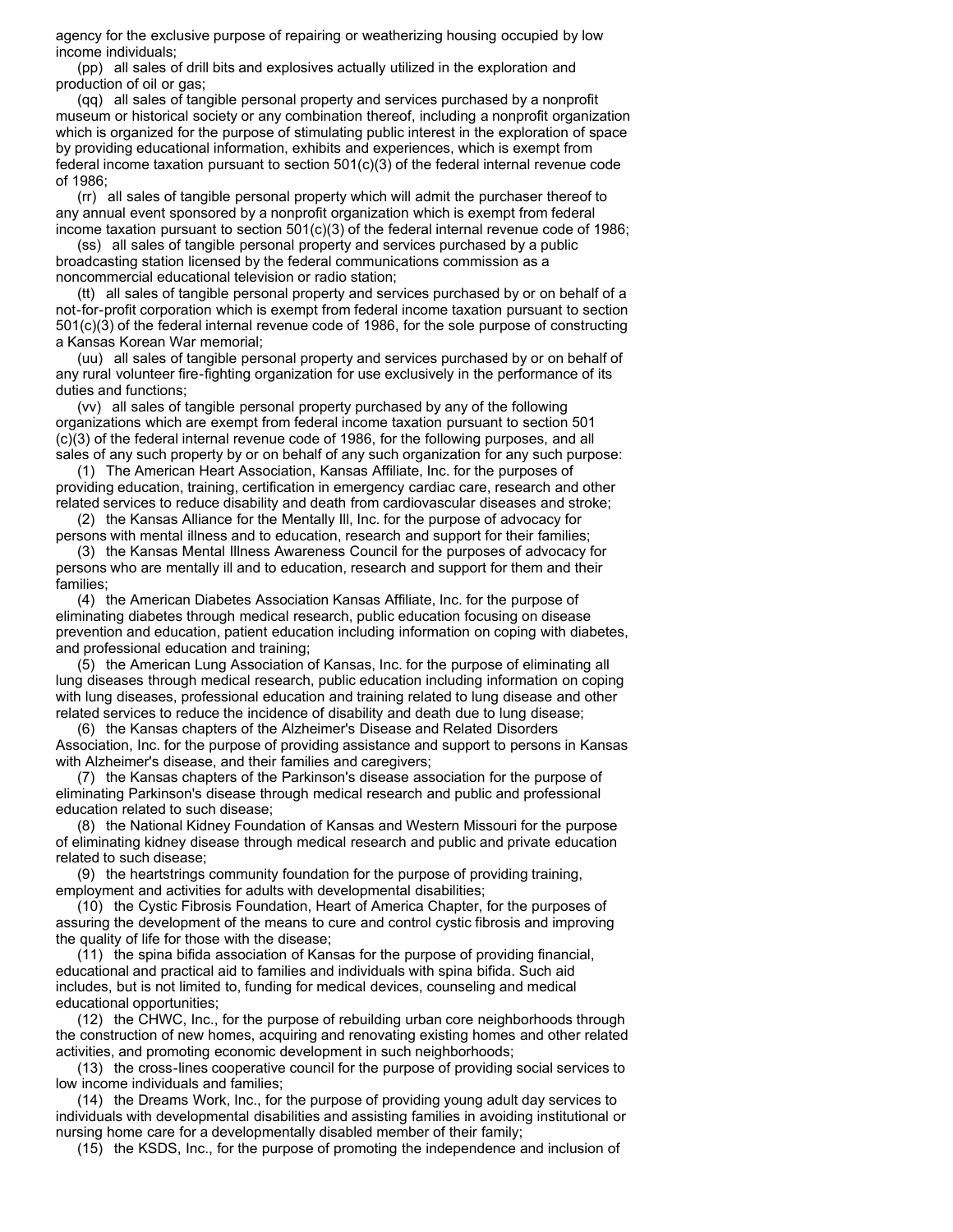people with disabilities as fully participating and contributing members of their communities and society through the training and providing of guide and service dogs to people with disabilities, and providing disability education and awareness to the general public; and

(16) the lyme association of greater Kansas City, Inc., for the purpose of providing support to persons with lyme disease and public education relating to the prevention, treatment and cure of lyme disease;

(ww) all sales of tangible personal property purchased by the Habitat for Humanity for the exclusive use of being incorporated within a housing project constructed by such organization;

(xx) all sales of tangible personal property and services purchased by a nonprofit zoo which is exempt from federal income taxation pursuant to section  $501(c)(3)$  of the federal internal revenue code of 1986, or on behalf of such zoo by an entity itself exempt from federal income taxation pursuant to section 501(c)(3) of the federal internal revenue code of 1986 contracted with to operate such zoo and all sales of tangible personal property or services purchased by a contractor for the purpose of constructing, equipping, reconstructing, maintaining, repairing, enlarging, furnishing or remodeling facilities for any nonprofit zoo which would be exempt from taxation under the provisions of this section if purchased directly by such nonprofit zoo or the entity operating such zoo. Nothing in this subsection shall be deemed to exempt the purchase of any construction machinery, equipment or tools used in the constructing, equipping, reconstructing, maintaining, repairing, enlarging, furnishing or remodeling facilities for any nonprofit zoo. When any nonprofit zoo shall contract for the purpose of constructing, equipping, reconstructing, maintaining, repairing, enlarging, furnishing or remodeling facilities, it shall obtain from the state and furnish to the contractor an exemption certificate for the project involved, and the contractor may purchase materials for incorporation in such project. The contractor shall furnish the number of such certificate to all suppliers from whom such purchases are made, and such suppliers shall execute invoices covering the same bearing the number of such certificate. Upon completion of the project the contractor shall furnish to the nonprofit zoo concerned a sworn statement, on a form to be provided by the director of taxation, that all purchases so made were entitled to exemption under this subsection. All invoices shall be held by the contractor for a period of five years and shall be subject to audit by the director of taxation. If any materials purchased under such a certificate are found not to have been incorporated in the building or other project or not to have been returned for credit or the sales or compensating tax otherwise imposed upon such materials which will not be so incorporated in the building or other project reported and paid by such contractor to the director of taxation not later than the 20th day of the month following the close of the month in which it shall be determined that such materials will not be used for the purpose for which such certificate was issued, the nonprofit zoo concerned shall be liable for tax on all materials purchased for the project, and upon payment thereof it may recover the same from the contractor together with reasonable attorney fees. Any contractor or any agent, employee or subcontractor thereof, who shall use or otherwise dispose of any materials purchased under such a certificate for any purpose other than that for which such a certificate is issued without the payment of the sales or compensating tax otherwise imposed upon such materials, shall be guilty of a misdemeanor and, upon conviction therefor, shall be subject to the penalties provided for in subsection (g) of K.S.A. 79-3615, and amendments thereto;

(yy) all sales of tangible personal property and services purchased by a parentteacher association or organization, and all sales of tangible personal property by or on behalf of such association or organization;

(zz) all sales of machinery and equipment purchased by over-the-air, free access radio or television station which is used directly and primarily for the purpose of producing a broadcast signal or is such that the failure of the machinery or equipment to operate would cause broadcasting to cease. For purposes of this subsection, machinery and equipment shall include, but not be limited to, that required by rules and regulations of the federal communications commission, and all sales of electricity which are essential or necessary for the purpose of producing a broadcast signal or is such that the failure of the electricity would cause broadcasting to cease;

(aaa) all sales of tangible personal property and services purchased by a religious organization which is exempt from federal income taxation pursuant to section 501(c)(3) of the federal internal revenue code, and used exclusively for religious purposes, and all sales of tangible personal property or services purchased by a contractor for the purpose of constructing, equipping, reconstructing, maintaining, repairing, enlarging, furnishing or remodeling facilities for any such organization which would be exempt from taxation under the provisions of this section if purchased directly by such organization. Nothing in this subsection shall be deemed to exempt the purchase of any construction machinery, equipment or tools used in the constructing, equipping, reconstructing, maintaining, repairing, enlarging, furnishing or remodeling facilities for any such organization. When any such organization shall contract for the purpose of constructing, equipping, reconstructing, maintaining, repairing, enlarging, furnishing or remodeling facilities, it shall obtain from the state and furnish to the contractor an exemption certificate for the project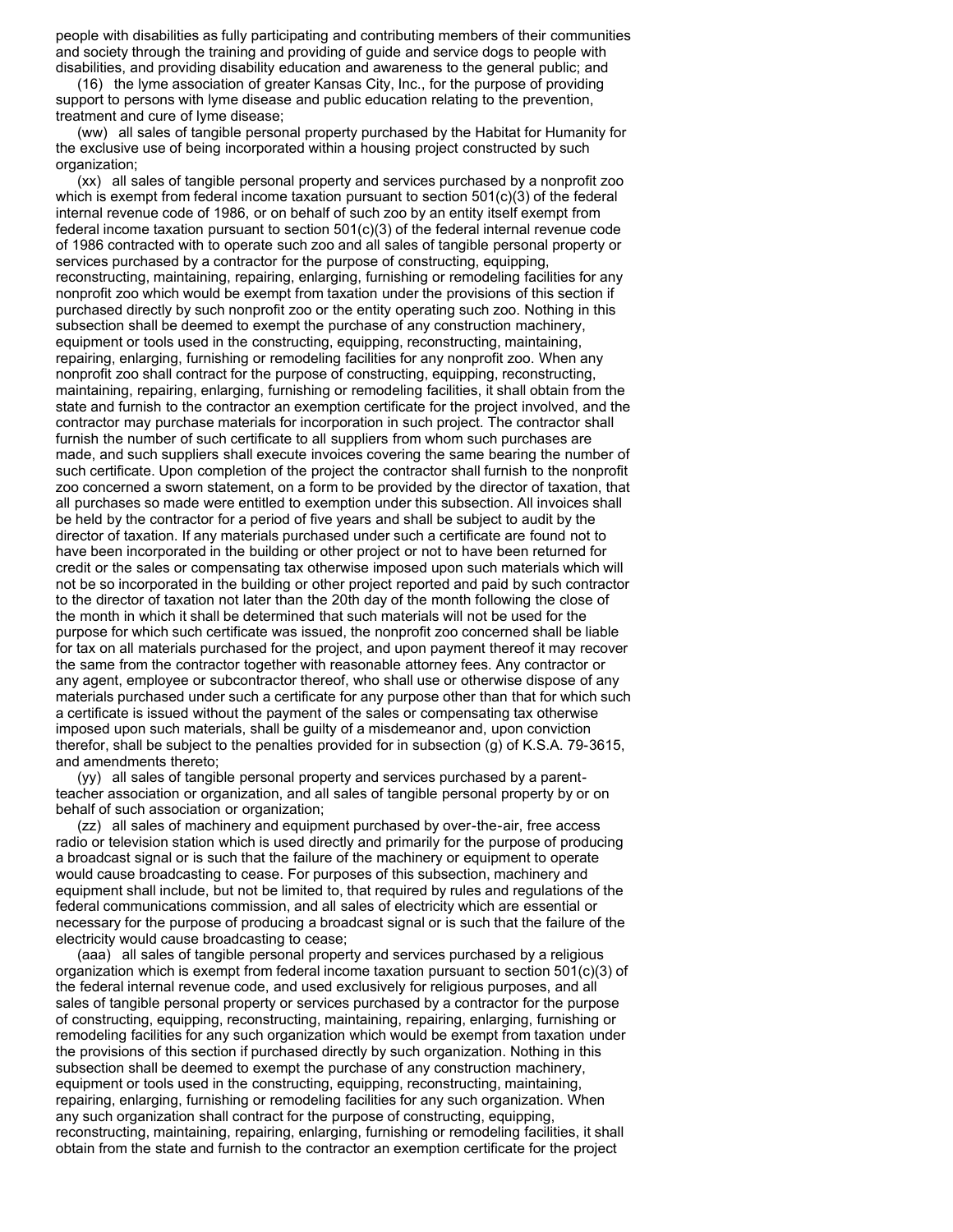involved, and the contractor may purchase materials for incorporation in such project. The contractor shall furnish the number of such certificate to all suppliers from whom such purchases are made, and such suppliers shall execute invoices covering the same bearing the number of such certificate. Upon completion of the project the contractor shall furnish to such organization concerned a sworn statement, on a form to be provided by the director of taxation, that all purchases so made were entitled to exemption under this subsection. All invoices shall be held by the contractor for a period of five years and shall be subject to audit by the director of taxation. If any materials purchased under such a certificate are found not to have been incorporated in the building or other project or not to have been returned for credit or the sales or compensating tax otherwise imposed upon such materials which will not be so incorporated in the building or other project reported and paid by such contractor to the director of taxation not later than the 20th day of the month following the close of the month in which it shall be determined that such materials will not be used for the purpose for which such certificate was issued, such organization concerned shall be liable for tax on all materials purchased for the project, and upon payment thereof it may recover the same from the contractor together with reasonable attorney fees. Any contractor or any agent, employee or subcontractor thereof, who shall use or otherwise dispose of any materials purchased under such a certificate for any purpose other than that for which such a certificate is issued without the payment of the sales or compensating tax otherwise imposed upon such materials, shall be guilty of a misdemeanor and, upon conviction therefor, shall be subject to the penalties provided for in subsection (g) of K.S.A. 79-3615, and amendments thereto. Sales tax paid on and after July 1, 1998, but prior to the effective date of this act upon the gross receipts received from any sale exempted by the amendatory provisions of this subsection shall be refunded. Each claim for a sales tax refund shall be verified and submitted to the director of taxation upon forms furnished by the director and shall be accompanied by any additional documentation required by the director. The director shall review each claim and shall refund that amount of sales tax paid as determined under the provisions of this subsection. All refunds shall be paid from the sales tax refund fund upon warrants of the director of accounts and reports pursuant to vouchers approved by the director or the director's designee;

(bbb) all sales of food for human consumption by an organization which is exempt from federal income taxation pursuant to section 501 (c)(3) of the federal internal revenue code of 1986, pursuant to a food distribution program which offers such food at a price below cost in exchange for the performance of community service by the purchaser thereof;

(ccc) on and after July 1, 1999, all sales of tangible personal property and services purchased by a primary care clinic or health center the primary purpose of which is to provide services to medically underserved individuals and families, and which is exempt from federal income taxation pursuant to section 501 (c)(3) of the federal internal revenue code, and all sales of tangible personal property or services purchased by a contractor for the purpose of constructing, equipping, reconstructing, maintaining, repairing, enlarging, furnishing or remodeling facilities for any such clinic or center which would be exempt from taxation under the provisions of this section if purchased directly by such clinic or center. Nothing in this subsection shall be deemed to exempt the purchase of any construction machinery, equipment or tools used in the constructing, equipping, reconstructing, maintaining, repairing, enlarging, furnishing or remodeling facilities for any such clinic or center. When any such clinic or center shall contract for the purpose of constructing, equipping, reconstructing, maintaining, repairing, enlarging, furnishing or remodeling facilities, it shall obtain from the state and furnish to the contractor an exemption certificate for the project involved, and the contractor may purchase materials for incorporation in such project. The contractor shall furnish the number of such certificate to all suppliers from whom such purchases are made, and such suppliers shall execute invoices covering the same bearing the number of such certificate. Upon completion of the project the contractor shall furnish to such clinic or center concerned a sworn statement, on a form to be provided by the director of taxation, that all purchases so made were entitled to exemption under this subsection. All invoices shall be held by the contractor for a period of five years and shall be subject to audit by the director of taxation. If any materials purchased under such a certificate are found not to have been incorporated in the building or other project or not to have been returned for credit or the sales or compensating tax otherwise imposed upon such materials which will not be so incorporated in the building or other project reported and paid by such contractor to the director of taxation not later than the 20th day of the month following the close of the month in which it shall be determined that such materials will not be used for the purpose for which such certificate was issued, such clinic or center concerned shall be liable for tax on all materials purchased for the project, and upon payment thereof it may recover the same from the contractor together with reasonable attorney fees. Any contractor or any agent, employee or subcontractor thereof, who shall use or otherwise dispose of any materials purchased under such a certificate for any purpose other than that for which such a certificate is issued without the payment of the sales or compensating tax otherwise imposed upon such materials, shall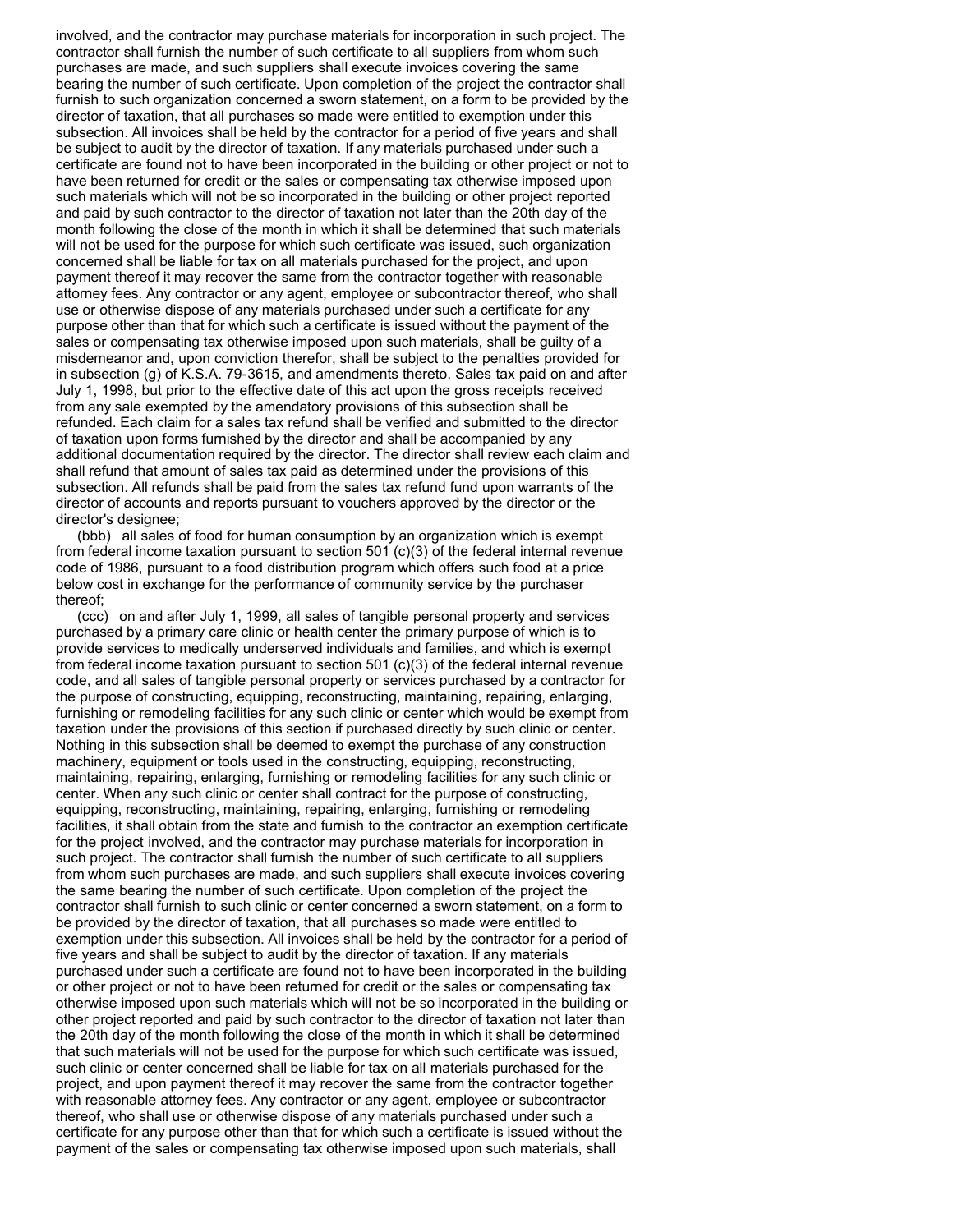be guilty of a misdemeanor and, upon conviction therefor, shall be subject to the penalties provided for in subsection (g) of K.S.A. 79-3615, and amendments thereto;

(ddd) on and after January 1, 1999, and before January 1, 2000, all sales of materials and services purchased by any class II or III railroad as classified by the federal surface transportation board for the construction, renovation, repair or replacement of class II or III railroad track and facilities used directly in interstate commerce. In the event any such track or facility for which materials and services were purchased sales tax exempt is not operational for five years succeeding the allowance of such exemption, the total amount of sales tax which would have been payable except for the operation of this subsection shall be recouped in accordance with rules and regulations adopted for such purpose by the secretary of revenue;

(eee) on and after January 1, 1999, and before January 1, 2001, all sales of materials and services purchased for the original construction, reconstruction, repair or replacement of grain storage facilities, including railroad sidings providing access thereto;

(fff) all sales of material handling equipment, racking systems and other related machinery and equipment that is used for the handling, movement or storage of tangible personal property in a warehouse or distribution facility in this state; all sales of installation, repair and maintenance services performed on such machinery and equipment; and all sales of repair and replacement parts for such machinery and equipment. For purposes of this subsection, a warehouse or distribution facility means a single, fixed location that consists of buildings or structures in a contiguous area where storage or distribution operations are conducted that are separate and apart from the business' retail operations, if any, and which do not otherwise qualify for exemption as occurring at a manufacturing or processing plant or facility. Material handling and storage equipment shall include aeration, dust control, cleaning, handling and other such equipment that is used in a public grain warehouse or other commercial grain storage facility, whether used for grain handling, grain storage, grain refining or processing, or other grain treatment operation;

(ggg) all sales of tangible personal property and services purchased by or on behalf of the Kansas Academy of Science which is exempt from federal income taxation pursuant to section 501(c)(3) of the federal internal revenue code of 1986, and used solely by such academy for the preparation, publication and dissemination of education materials;

(hhh) all sales of tangible personal property and services purchased by or on behalf of all domestic violence shelters that are member agencies of the Kansas coalition against sexual and domestic violence;

(iii) all sales of personal property and services purchased by an organization which is exempt from federal income taxation pursuant to section  $501(c)(3)$  of the federal internal revenue code of 1986, and which such personal property and services are used by any such organization in the collection, storage and distribution of food products to nonprofit organizations which distribute such food products to persons pursuant to a food distribution program on a charitable basis without fee or charge, and all sales of tangible personal property or services purchased by a contractor for the purpose of constructing, equipping, reconstructing, maintaining, repairing, enlarging, furnishing or remodeling facilities used for the collection and storage of such food products for any such organization which is exempt from federal income taxation pursuant to section 501(c)(3) of the federal internal revenue code of 1986, which would be exempt from taxation under the provisions of this section if purchased directly by such organization. Nothing in this subsection shall be deemed to exempt the purchase of any construction machinery, equipment or tools used in the constructing, equipping, reconstructing, maintaining, repairing, enlarging, furnishing or remodeling facilities for any such organization. When any such organization shall contract for the purpose of constructing, equipping, reconstructing, maintaining, repairing, enlarging, furnishing or remodeling facilities, it shall obtain from the state and furnish to the contractor an exemption certificate for the project involved, and the contractor may purchase materials for incorporation in such project. The contractor shall furnish the number of such certificate to all suppliers from whom such purchases are made, and such suppliers shall execute invoices covering the same bearing the number of such certificate. Upon completion of the project the contractor shall furnish to such organization concerned a sworn statement, on a form to be provided by the director of taxation, that all purchases so made were entitled to exemption under this subsection. All invoices shall be held by the contractor for a period of five years and shall be subject to audit by the director of taxation. If any materials purchased under such a certificate are found not to have been incorporated in such facilities or not to have been returned for credit or the sales or compensating tax otherwise imposed upon such materials which will not be so incorporated in such facilities reported and paid by such contractor to the director of taxation not later than the 20th day of the month following the close of the month in which it shall be determined that such materials will not be used for the purpose for which such certificate was issued, such organization concerned shall be liable for tax on all materials purchased for the project, and upon payment thereof it may recover the same from the contractor together with reasonable attorney fees. Any contractor or any agent, employee or subcontractor thereof, who shall use or otherwise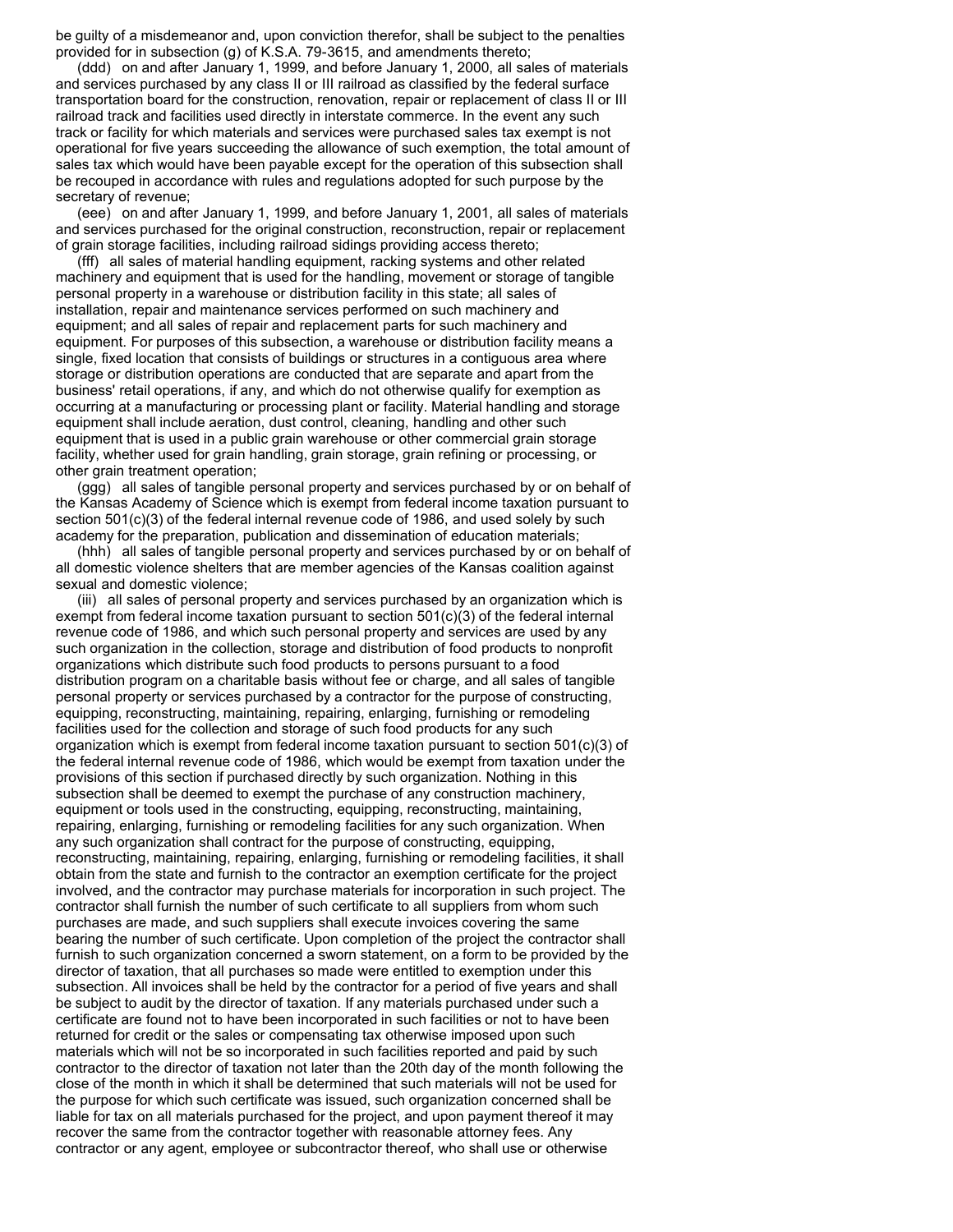dispose of any materials purchased under such a certificate for any purpose other than that for which such a certificate is issued without the payment of the sales or compensating tax otherwise imposed upon such materials, shall be guilty of a misdemeanor and, upon conviction therefor, shall be subject to the penalties provided for in subsection (g) of K.S.A. 79-3615, and amendments thereto. Sales tax paid on and after July 1, 2005, but prior to the effective date of this act upon the gross receipts received from any sale exempted by the amendatory provisions of this subsection shall be refunded. Each claim for a sales tax refund shall be verified and submitted to the director of taxation upon forms furnished by the director and shall be accompanied by any additional documentation required by the director. The director shall review each claim and shall refund that amount of sales tax paid as determined under the provisions of this subsection. All refunds shall be paid from the sales tax refund fund upon warrants of the director of accounts and reports pursuant to vouchers approved by the director or the director's designee;

(jjj) all sales of dietary supplements dispensed pursuant to a prescription order by a licensed practitioner or a mid-level practitioner as defined by K.S.A. 65-1626, and amendments thereto. As used in this subsection, "dietary supplement" means any product, other than tobacco, intended to supplement the diet that: (1) Contains one or more of the following dietary ingredients: A vitamin, a mineral, an herb or other botanical, an amino acid, a dietary substance for use by humans to supplement the diet by increasing the total dietary intake or a concentrate, metabolite, constituent, extract or combination of any such ingredient; (2) is intended for ingestion in tablet, capsule, powder, softgel, gelcap or liquid form, or if not intended for ingestion, in such a form, is not represented as conventional food and is not represented for use as a sole item of a meal or of the diet; and (3) is required to be labeled as a dietary supplement, identifiable by the supplemental facts box found on the label and as required pursuant to 21 C.F.R. § 101.36;

(lll) all sales of tangible personal property and services purchased by special olympics Kansas, inc. for the purpose of providing year-round sports training and athletic competition in a variety of olympic-type sports for individuals with intellectual disabilities by giving them continuing opportunities to develop physical fitness, demonstrate courage, experience joy and participate in a sharing of gifts, skills and friendship with their families, other special olympics athletes and the community, and activities provided or sponsored by such organization, and all sales of tangible personal property by or on behalf of any such organization:

(mmm) all sales of tangible personal property purchased by or on behalf of the Marillac Center, Inc., which is exempt from federal income taxation pursuant to section 501(c)(3) of the federal internal revenue code, for the purpose of providing psycho-socialbiological and special education services to children, and all sales of any such property by or on behalf of such organization for such purpose;

(nnn) all sales of tangible personal property and services purchased by the West Sedgwick County-Sunrise Rotary Club and Sunrise Charitable Fund for the purpose of constructing a boundless playground which is an integrated, barrier free and developmentally advantageous play environment for children of all abilities and disabilities;

(ooo) all sales of tangible personal property by or on behalf of a public library serving the general public and supported in whole or in part with tax money or a not-for-profit organization whose purpose is to raise funds for or provide services or other benefits to any such public library;

(ppp) all sales of tangible personal property and services purchased by or on behalf of a homeless shelter which is exempt from federal income taxation pursuant to section 501(c)(3) of the federal income tax code of 1986, and used by any such homeless shelter to provide emergency and transitional housing for individuals and families experiencing homelessness, and all sales of any such property by or on behalf of any such homeless shelter for any such purpose;

(qqq) all sales of tangible personal property and services purchased by TLC for children and families, inc., hereinafter referred to as TLC, which is exempt from federal income taxation pursuant to section 501(c)(3) of the federal internal revenue code of 1986, and which such property and services are used for the purpose of providing emergency shelter and treatment for abused and neglected children as well as meeting additional critical needs for children, juveniles and family, and all sales of any such property by or on behalf of TLC for any such purpose; and all sales of tangible personal property or services purchased by a contractor for the purpose of constructing, maintaining, repairing, enlarging, furnishing or remodeling facilities for the operation of services for TLC for any such purpose which would be exempt from taxation under the provisions of this section if purchased directly by TLC. Nothing in this subsection shall be deemed to exempt the purchase of any construction machinery, equipment or tools used in the constructing, maintaining, repairing, enlarging, furnishing or remodeling such facilities for TLC. When TLC contracts for the purpose of constructing, maintaining, repairing, enlarging, furnishing or remodeling such facilities, it shall obtain from the state and furnish to the contractor an exemption certificate for the project involved, and the contractor may purchase materials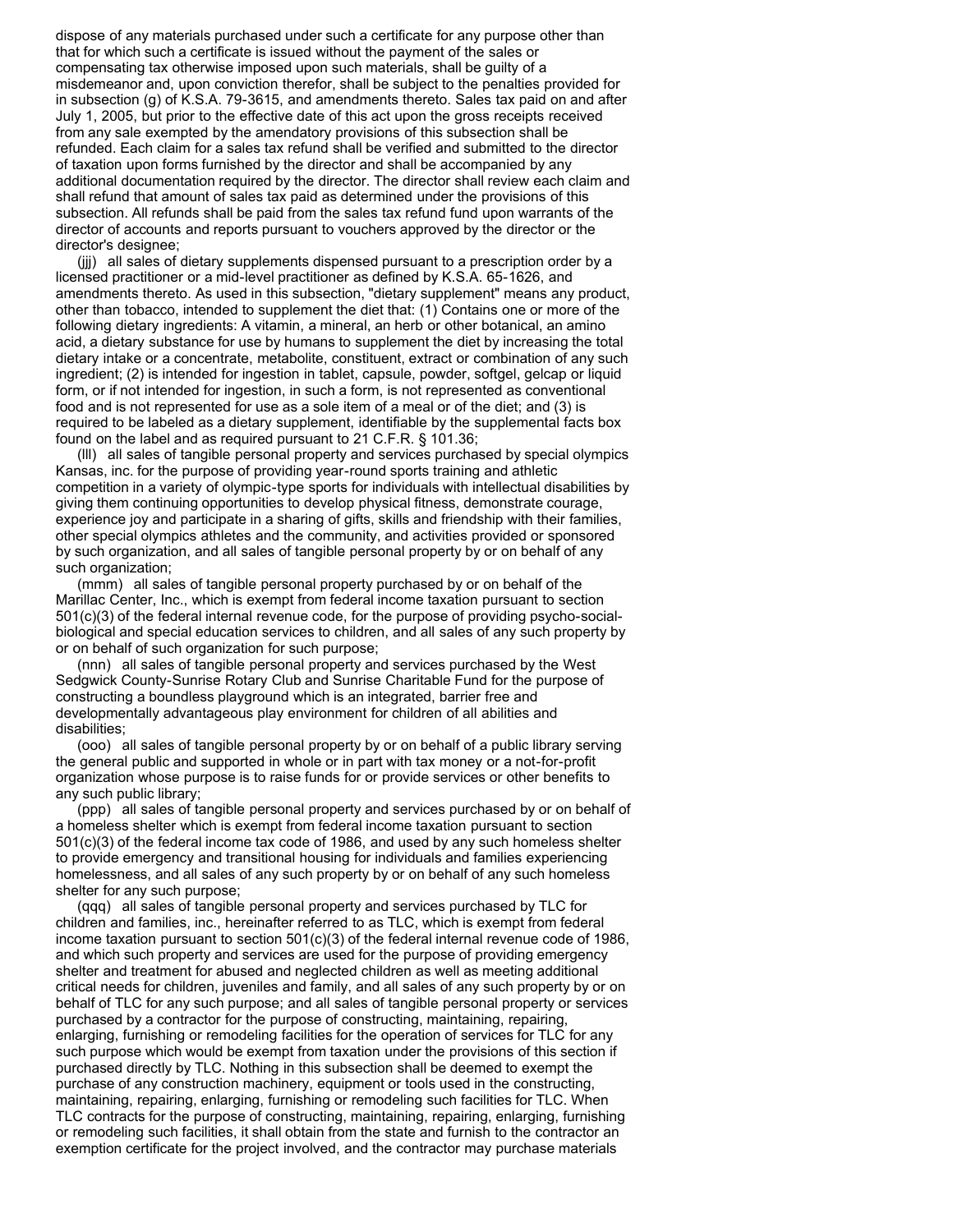for incorporation in such project. The contractor shall furnish the number of such certificate to all suppliers from whom such purchases are made, and such suppliers shall execute invoices covering the same bearing the number of such certificate. Upon completion of the project the contractor shall furnish to TLC a sworn statement, on a form to be provided by the director of taxation, that all purchases so made were entitled to exemption under this subsection. All invoices shall be held by the contractor for a period of five years and shall be subject to audit by the director of taxation. If any materials purchased under such a certificate are found not to have been incorporated in the building or other project or not to have been returned for credit or the sales or compensating tax otherwise imposed upon such materials which will not be so incorporated in the building or other project reported and paid by such contractor to the director of taxation not later than the 20th day of the month following the close of the month in which it shall be determined that such materials will not be used for the purpose for which such certificate was issued, TLC shall be liable for tax on all materials purchased for the project, and upon payment thereof it may recover the same from the contractor together with reasonable attorney fees. Any contractor or any agent, employee or subcontractor thereof, who shall use or otherwise dispose of any materials purchased under such a certificate for any purpose other than that for which such a certificate is issued without the payment of the sales or compensating tax otherwise imposed upon such materials, shall be guilty of a misdemeanor and, upon conviction therefor, shall be subject to the penalties provided for in subsection (g) of K.S.A. 79-3615, and amendments thereto;

(rrr) all sales of tangible personal property and services purchased by any county law library maintained pursuant to law and sales of tangible personal property and services purchased by an organization which would have been exempt from taxation under the provisions of this subsection if purchased directly by the county law library for the purpose of providing legal resources to attorneys, judges, students and the general public, and all sales of any such property by or on behalf of any such county law library;

(sss) all sales of tangible personal property and services purchased by catholic charities or youthville, hereinafter referred to as charitable family providers, which is exempt from federal income taxation pursuant to section  $501(c)(3)$  of the federal internal revenue code of 1986, and which such property and services are used for the purpose of providing emergency shelter and treatment for abused and neglected children as well as meeting additional critical needs for children, juveniles and family, and all sales of any such property by or on behalf of charitable family providers for any such purpose; and all sales of tangible personal property or services purchased by a contractor for the purpose of constructing, maintaining, repairing, enlarging, furnishing or remodeling facilities for the operation of services for charitable family providers for any such purpose which would be exempt from taxation under the provisions of this section if purchased directly by charitable family providers. Nothing in this subsection shall be deemed to exempt the purchase of any construction machinery, equipment or tools used in the constructing, maintaining, repairing, enlarging, furnishing or remodeling such facilities for charitable family providers. When charitable family providers contracts for the purpose of constructing, maintaining, repairing, enlarging, furnishing or remodeling such facilities, it shall obtain from the state and furnish to the contractor an exemption certificate for the project involved, and the contractor may purchase materials for incorporation in such project. The contractor shall furnish the number of such certificate to all suppliers from whom such purchases are made, and such suppliers shall execute invoices covering the same bearing the number of such certificate. Upon completion of the project the contractor shall furnish to charitable family providers a sworn statement, on a form to be provided by the director of taxation, that all purchases so made were entitled to exemption under this subsection. All invoices shall be held by the contractor for a period of five years and shall be subject to audit by the director of taxation. If any materials purchased under such a certificate are found not to have been incorporated in the building or other project or not to have been returned for credit or the sales or compensating tax otherwise imposed upon such materials which will not be so incorporated in the building or other project reported and paid by such contractor to the director of taxation not later than the 20th day of the month following the close of the month in which it shall be determined that such materials will not be used for the purpose for which such certificate was issued, charitable family providers shall be liable for tax on all materials purchased for the project, and upon payment thereof it may recover the same from the contractor together with reasonable attorney fees. Any contractor or any agent, employee or subcontractor thereof, who shall use or otherwise dispose of any materials purchased under such a certificate for any purpose other than that for which such a certificate is issued without the payment of the sales or compensating tax otherwise imposed upon such materials, shall be guilty of a misdemeanor and, upon conviction therefor, shall be subject to the penalties provided for in subsection (g) of K.S.A. 79-3615, and amendments thereto;

(ttt) all sales of tangible personal property or services purchased by a contractor for a project for the purpose of restoring, constructing, equipping, reconstructing, maintaining, repairing, enlarging, furnishing or remodeling a home or facility owned by a nonprofit museum which has been granted an exemption pursuant to subsection (qq), which such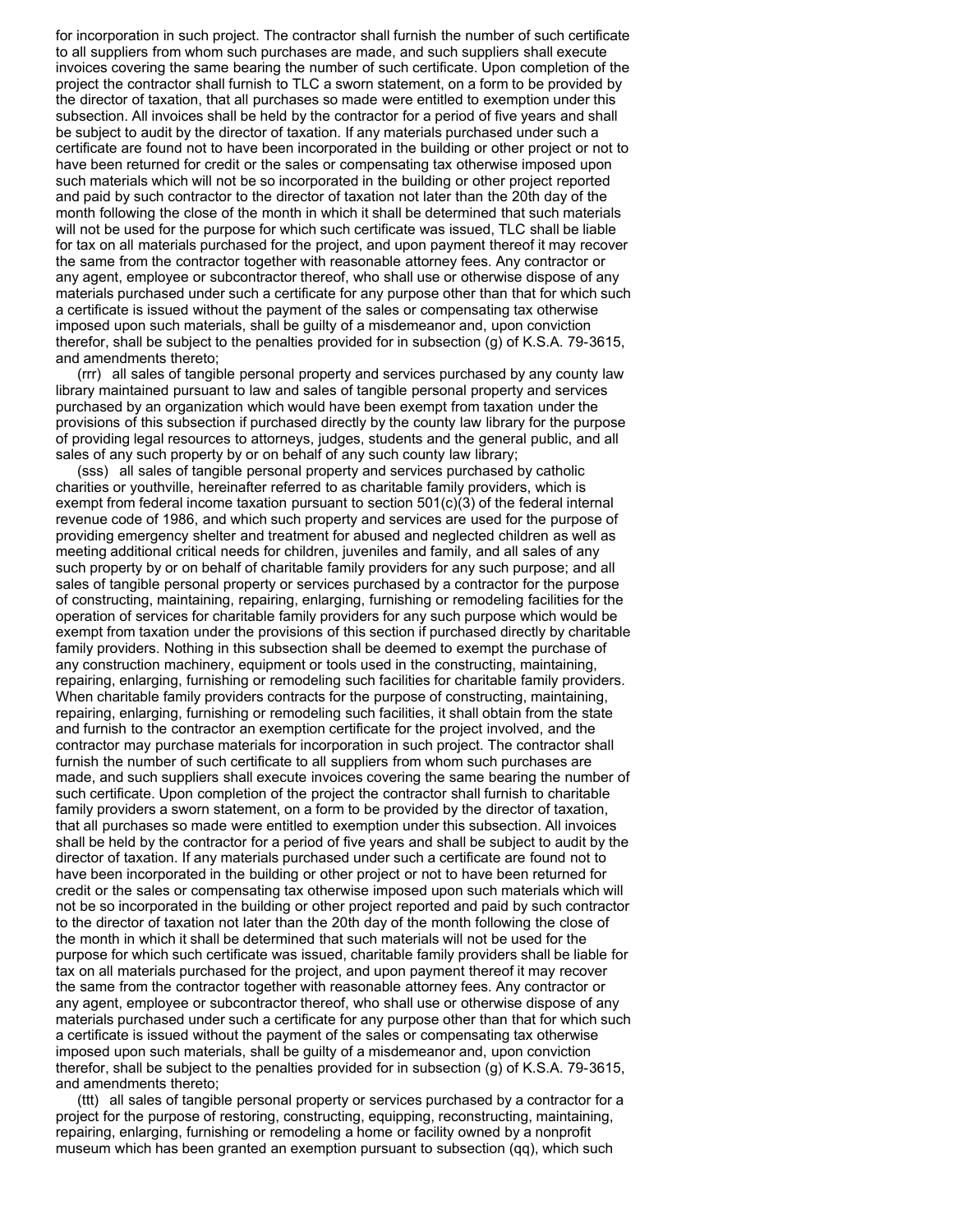home or facility is located in a city which has been designated as a qualified hometown pursuant to the provisions of K.S.A. 75-5071, et seq., and amendments thereto, and which such project is related to the purposes of K.S.A. 75-5071, et seq., and amendments thereto, and which would be exempt from taxation under the provisions of this section if purchased directly by such nonprofit museum. Nothing in this subsection shall be deemed to exempt the purchase of any construction machinery, equipment or tools used in the restoring, constructing, equipping, reconstructing, maintaining, repairing, enlarging, furnishing or remodeling a home or facility for any such nonprofit museum. When any such nonprofit museum shall contract for the purpose of restoring, constructing, equipping, reconstructing, maintaining, repairing, enlarging, furnishing or remodeling a home or facility, it shall obtain from the state and furnish to the contractor an exemption certificate for the project involved, and the contractor may purchase materials for incorporation in such project. The contractor shall furnish the number of such certificates to all suppliers from whom such purchases are made, and such suppliers shall execute invoices covering the same bearing the number of such certificate. Upon completion of the project, the contractor shall furnish to such nonprofit museum a sworn statement on a form to be provided by the director of taxation that all purchases so made were entitled to exemption under this subsection. All invoices shall be held by the contractor for a period of five years and shall be subject to audit by the director of taxation. If any materials purchased under such a certificate are found not to have been incorporated in the building or other project or not to have been returned for credit or the sales or compensating tax otherwise imposed upon such materials which will not be so incorporated in a home or facility or other project reported and paid by such contractor to the director of taxation not later than the 20th day of the month following the close of the month in which it shall be determined that such materials will not be used for the purpose for which such certificate was issued, such nonprofit museum shall be liable for tax on all materials purchased for the project, and upon payment thereof it may recover the same from the contractor together with reasonable attorney fees. Any contractor or any agent, employee or subcontractor thereof, who shall use or otherwise dispose of any materials purchased under such a certificate for any purpose other than that for which such a certificate is issued without the payment of the sales or compensating tax otherwise imposed upon such materials, shall be guilty of a misdemeanor and, upon conviction therefor, shall be subject to the penalties provided for in subsection (g) of K.S.A. 79-3615, and amendments thereto; and

(uuu) all sales of tangible personal property and services purchased by Kansas children's service league, hereinafter referred to as KCSL, which is exempt from federal income taxation pursuant to section 501(c)(3) of the federal internal revenue code of 1986, and which such property and services are used for the purpose of providing for the prevention and treatment of child abuse and maltreatment as well as meeting additional critical needs for children, juveniles and family, and all sales of any such property by or on behalf of KCSL for any such purpose; and all sales of tangible personal property or services purchased by a contractor for the purpose of constructing, maintaining, repairing, enlarging, furnishing or remodeling facilities for the operation of services for KCSL for any such purpose which would be exempt from taxation under the provisions of this section if purchased directly by KCSL. Nothing in this subsection shall be deemed to exempt the purchase of any construction machinery, equipment or tools used in the constructing, maintaining, repairing, enlarging, furnishing or remodeling such facilities for KCSL. When KCSL contracts for the purpose of constructing, maintaining, repairing, enlarging, furnishing or remodeling such facilities, it shall obtain from the state and furnish to the contractor an exemption certificate for the project involved, and the contractor may purchase materials for incorporation in such project. The contractor shall furnish the number of such certificate to all suppliers from whom such purchases are made, and such suppliers shall execute invoices covering the same bearing the number of such certificate. Upon completion of the project the contractor shall furnish to KCSL a sworn statement, on a form to be provided by the director of taxation, that all purchases so made were entitled to exemption under this subsection. All invoices shall be held by the contractor for a period of five years and shall be subject to audit by the director of taxation. If any materials purchased under such a certificate are found not to have been incorporated in the building or other project or not to have been returned for credit or the sales or compensating tax otherwise imposed upon such materials which will not be so incorporated in the building or other project reported and paid by such contractor to the director of taxation not later than the 20th day of the month following the close of the month in which it shall be determined that such materials will not be used for the purpose for which such certificate was issued, KCSL shall be liable for tax on all materials purchased for the project, and upon payment thereof it may recover the same from the contractor together with reasonable attorney fees. Any contractor or any agent, employee or subcontractor thereof, who shall use or otherwise dispose of any materials purchased under such a certificate for any purpose other than that for which such a certificate is issued without the payment of the sales or compensating tax otherwise imposed upon such materials, shall be guilty of a misdemeanor and, upon conviction therefor, shall be subject to the penalties provided for in subsection (g) of K.S.A. 79-3615, and amendments thereto.